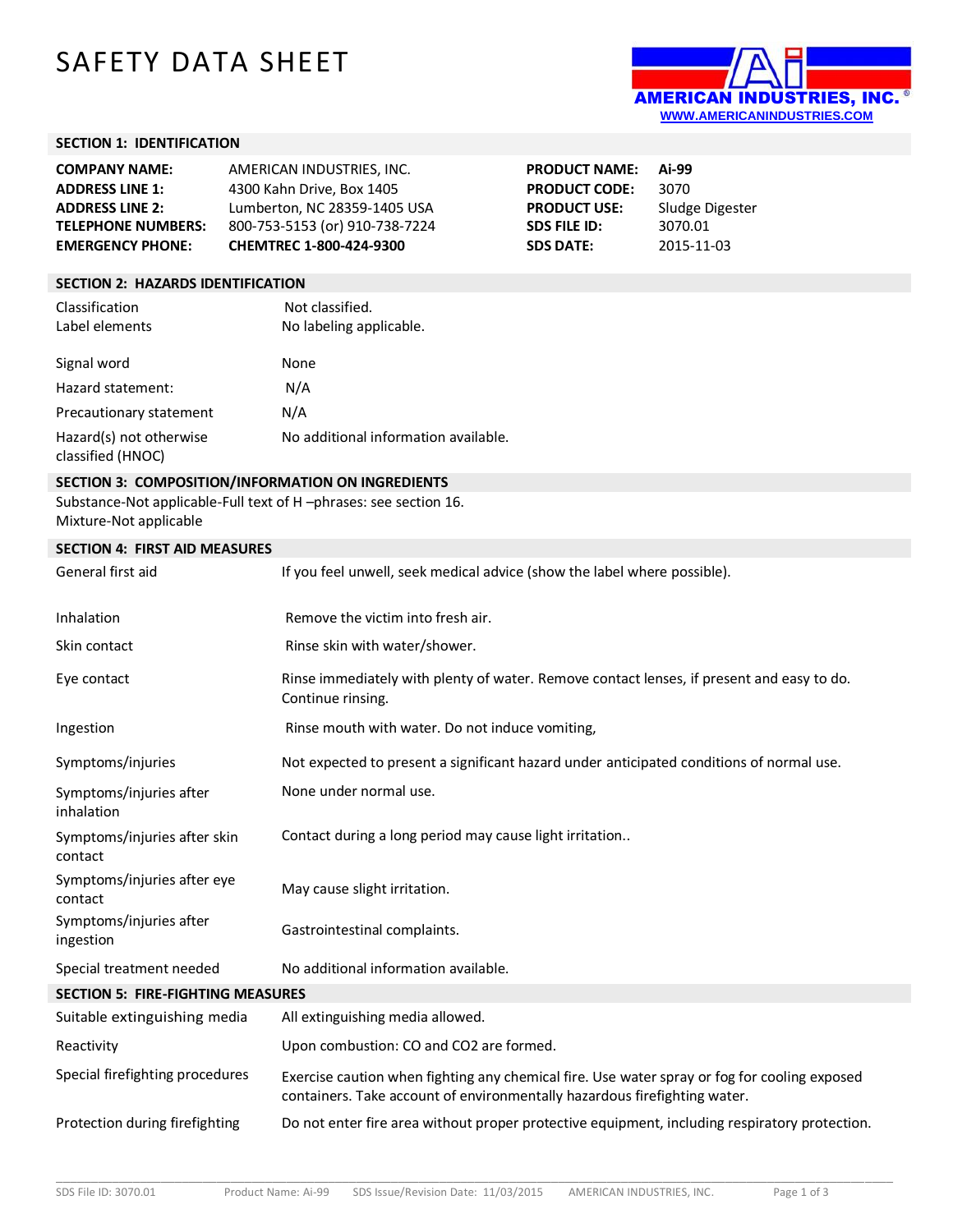# **SECTION 6: ACCIDENTAL RELEASE MEASURES**

| General measures                                 | Isolate from fire, if possible, without unnecessary risk.                                                                                                                                                                                                                                                                                       |
|--------------------------------------------------|-------------------------------------------------------------------------------------------------------------------------------------------------------------------------------------------------------------------------------------------------------------------------------------------------------------------------------------------------|
| Personal protective equipment                    | Protective goggles. Gloves. Protective clothing. Equip cleanup crew with proper protection.                                                                                                                                                                                                                                                     |
| Spill                                            | Evacuate unnecessary personnel. Stop leak if safe to do so. Stop release. Avoid contact with skin,<br>eyes and clothing. Ventilate spillage area.                                                                                                                                                                                               |
| Environmental precautions                        | Avoid release to the environment. Prevent entry to sewers and public waters.                                                                                                                                                                                                                                                                    |
| Methods for containment and<br>clean up          | Contain released substance, pump into suitable containers. This material and its container must<br>be disposed of in a safe way and as per local legislation. No additional information available.                                                                                                                                              |
| <b>SECTION 7: HANDLING AND STORAGE</b>           |                                                                                                                                                                                                                                                                                                                                                 |
| Precautions for safe handling                    | Comply with applicable regulations. Do not handle until all safety precautions have been read and<br>understood. Use personal protective equipment as required. Do not eat, drink or smoke when<br>using this product. Do not get in eyes, on skin, or on clothing. Wash thoroughly after handling.<br>Wash contaminated clothing before reuse. |
| Other precautions                                | Comply with applicable regulations. Keep container closed when not in use. In a cool area. Store<br>in a well-ventilated place.                                                                                                                                                                                                                 |
| Incompatible products                            | Oxidizing agents.                                                                                                                                                                                                                                                                                                                               |
| SECTION 8: EXPOSURE CONTROLS/PERSONAL PROTECTION |                                                                                                                                                                                                                                                                                                                                                 |
|                                                  | Safety glasses. Use appropriate personal protective equipment when risk assessment indicates                                                                                                                                                                                                                                                    |

Personal protective equipment this is necessary.

### **SECTION 9: PHYSICAL AND CHEMICAL PROPERTIES**

| SECTION 3. FIITSICAL AND CITEMICAL FINOFERTIES |                                                                                                         |
|------------------------------------------------|---------------------------------------------------------------------------------------------------------|
| Appearance                                     | Opaque, green                                                                                           |
| Odor                                           | Pleasant scent.                                                                                         |
| Odor threshold                                 | No data available                                                                                       |
| <b>Boiling point</b>                           | No data available                                                                                       |
| <b>Freezing Point</b>                          | No data available                                                                                       |
| Melting point                                  | No data available                                                                                       |
| Flammability (solid, gas)                      | No data available                                                                                       |
| Flash point                                    | >200°F (94°C) Closed Cup.                                                                               |
| Auto-ignition temperature                      | No data available                                                                                       |
| Vapor Pressure (mmHg)                          | No data available                                                                                       |
| Relative density                               | No data available                                                                                       |
| <b>Evaporation Rate</b>                        | No data available                                                                                       |
| Specific Gravity/Density                       | 1 g/ml                                                                                                  |
| pH                                             | No data available                                                                                       |
| Solubility in Water                            | Soluble in water.                                                                                       |
| Decomposition temperature                      | No data available                                                                                       |
| Viscosity                                      | No data available                                                                                       |
| <b>SECTION 10: STABILITY AND REACTIVITY</b>    |                                                                                                         |
| Reactivity                                     | Upon combustion: CO and CO2 are formed.                                                                 |
| Chemical stability                             | No additional information available.                                                                    |
| Conditions to avoid                            | No additional information available.                                                                    |
| Incompatibility                                | No additional information available.                                                                    |
| Hazardous decomposition<br>products            | Under normal conditions of storage and use, hazardous decomposition products should not be<br>produced. |
| Possible hazardous reactions                   | Refer to section 10 on Reactivity                                                                       |
| SECTION 11: TOXICOLOGICAL INFORMATION          |                                                                                                         |
| Acute toxicity                                 | Not classified                                                                                          |
| Skin corrosion/irritation                      | Not classified.                                                                                         |
| Serious eye damage/irritation                  | Not classified.                                                                                         |
| Respiratory or skin sensitization              | Not classified.                                                                                         |